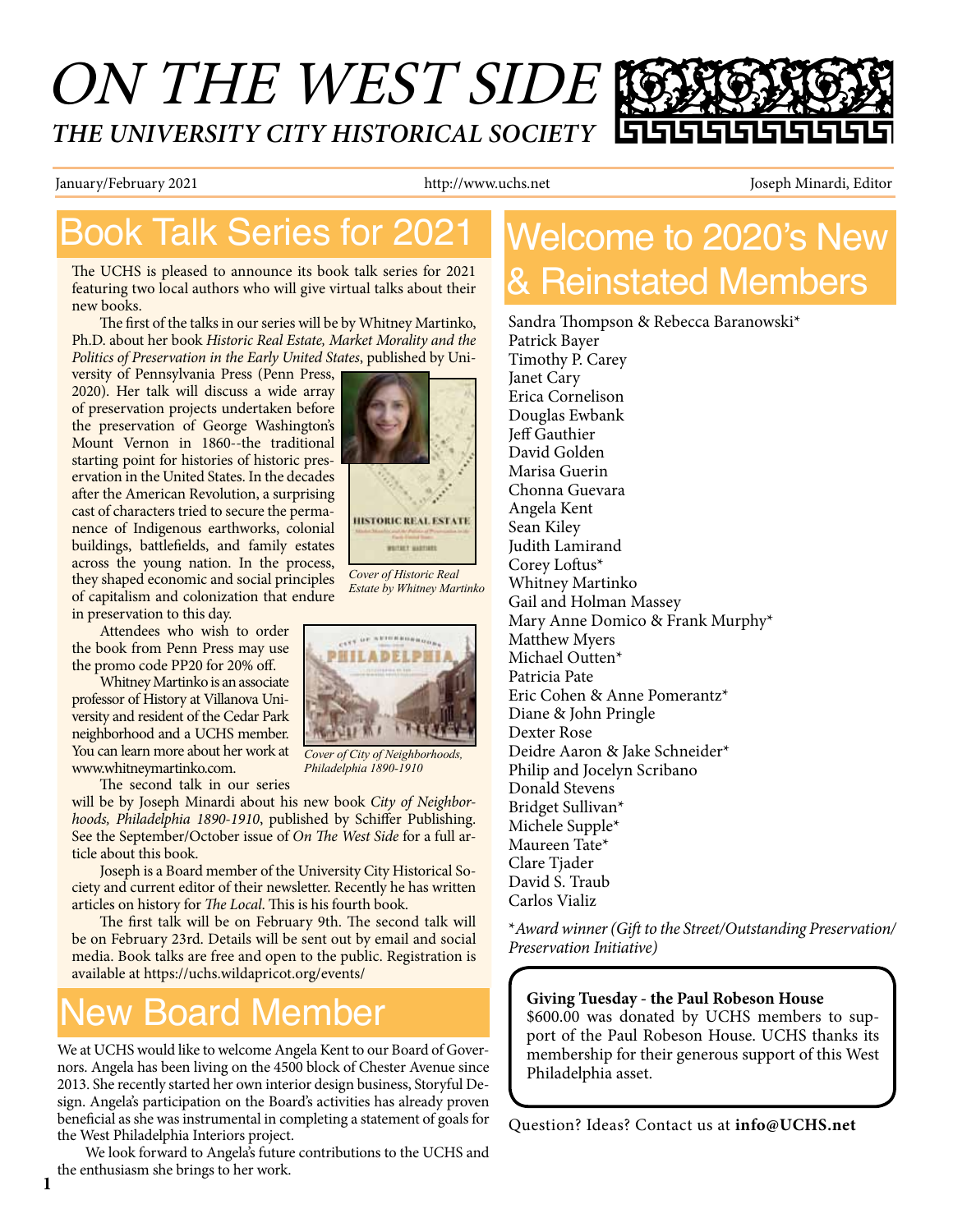# Your UCHS Board at Work Planning and Initiatives in progress

The UCHS Board of Governors will be providing regular updates to the membership on our activities via the newsletter. Our November and December activities are summarized here.

#### **Finances**

- • Our Treasurer reports solid membership revenue for 2020 and growth of our invested funds.
- • Total liabilities and equity are just over \$38,000, \$2,000 over the same time last year.

### **Membership**

- Fine-tuning of our new UCHS membership management platform is almost complete.
- A newly-formed committee is finalizing strategy and plans for a membership drive to begin in 2021. A goal of 100 new members during 2021 is the goal.
- Another newly-formed sub-committee is developing new branding and outreach programs for UCHS.

### **Historic Nominations**

The UCHS Board is monitoring, and has developed, along with contracted individuals and local leaders, a list of endangered properties. UCHS is in discussions with, and actively involved

# sk the Experts

### **Perplexing Papering Problem**

Q: **Our 1895 Victorian house was remuddled with simulated wood panelling. When we removed one section around a doorway, the plaster pulled away from the lath. I am afraid that if we went ahead and pulled all of the panelling down, all the plaster would come with it. And we don't want to remove all the plaster and put up new wallboard.** 

**I have gotten two suggestions for wallpapering over the panelling. One is to put on a skim coat of joint compound, then size and paper. The other is to put up liner paper and wallpaper over that. What do you think? Would I be able to remove the wallpaper later?**

A: Wallpapering over composition-board paneling is problematic. The wallboard will expand and contract with changes in the humidity and cause the paper to blister. Unfortunately, this problem is unavoidable. A layer of lining paper under the wallpaper might help to take some of the stress, especially at the joints of the panelling. But the real determining factor for the longevity of your papering job is the temperature and humidity of your home.

A coat of joint compound is definitely a bad idea. It shrinks when it dries and so is unsuitable for the covering of large surfaces. Moreover, even with sizing, moisture from the wallpaper paste would resoften some of the compound and cause failures even before you could complete the job.

From *The Old-House Journal,* October 1981.

reviewing and writing nominations for the following properties:

- 3701 Chestnut International House
- Hickman Temple
- 4200-30 Chester, south side of block
- Powelton Village Historic District
- • Garden Court
- • Saint Francis de Sales

### **Committee on Diversity and Inclusion**

We have formed a committee to address the cultural heritage of BIPOC West Philadelphia. New strategies for board diversification and community outreach are being developed in connection with this initiative.

#### **Outreach**

- UCHS has raised \$600 for the Paul Robeson House.
- The Board is developing a new program, in connection with Drexel Library Science students, to develop content for a new West Philadelphia Interiors project.
- • UCHS is developing a position statement and subsequent petition regarding utility meter placement requirements, especially as they relate to historic houses in the area.

# 'alentine's Tea I

Due to the uncertainty caused by the COVID-19 pandemic, the Valentine's Tea and Awards will be postponed to a later date, possibly the spring of 2021. We encourage people to send us their nominations for Gift to the Street and Outstanding Preservation award recipients. We will give updates when they become available. Nominations can be emailed to info@uchs.net

# Did You Know?

With the construction of the Market Street Elevated, or the "el" in 1907, there was an accelerated need for housing in West Philadelphia. The apartment house, sometimes referred to as a tenement, became the chosen form for high density housing. Four- and five-story apartment houses were constructed on the few remaining undeveloped lots. These buildings, although different in character and density from the single, semi-detached and rowhouses of the period from 1850-1910, were forced, by the restrictions of lot size and dimensions, to fit into



*The Netherlands Apartments, corner of 43rd and Chestnut, 1909. Courtesy of the University of Pennsylvania Archives.*

Beaux-Arts style, it was in stark contrast to the castle-like Stonehurst Apartments (45th and Osage), Sedgley Apartments (45th and Pine) and The Castle Apartments (901 S. 48th Street).

the overall continuing pattern of development established during the latter half of the nineteenth century. The Netherlands Apartment (1907), 4300-4322 Chestnut Street, was typical of the new multi-unit apartments, but departed stylistically from some of its contemporaries. Executed in the modern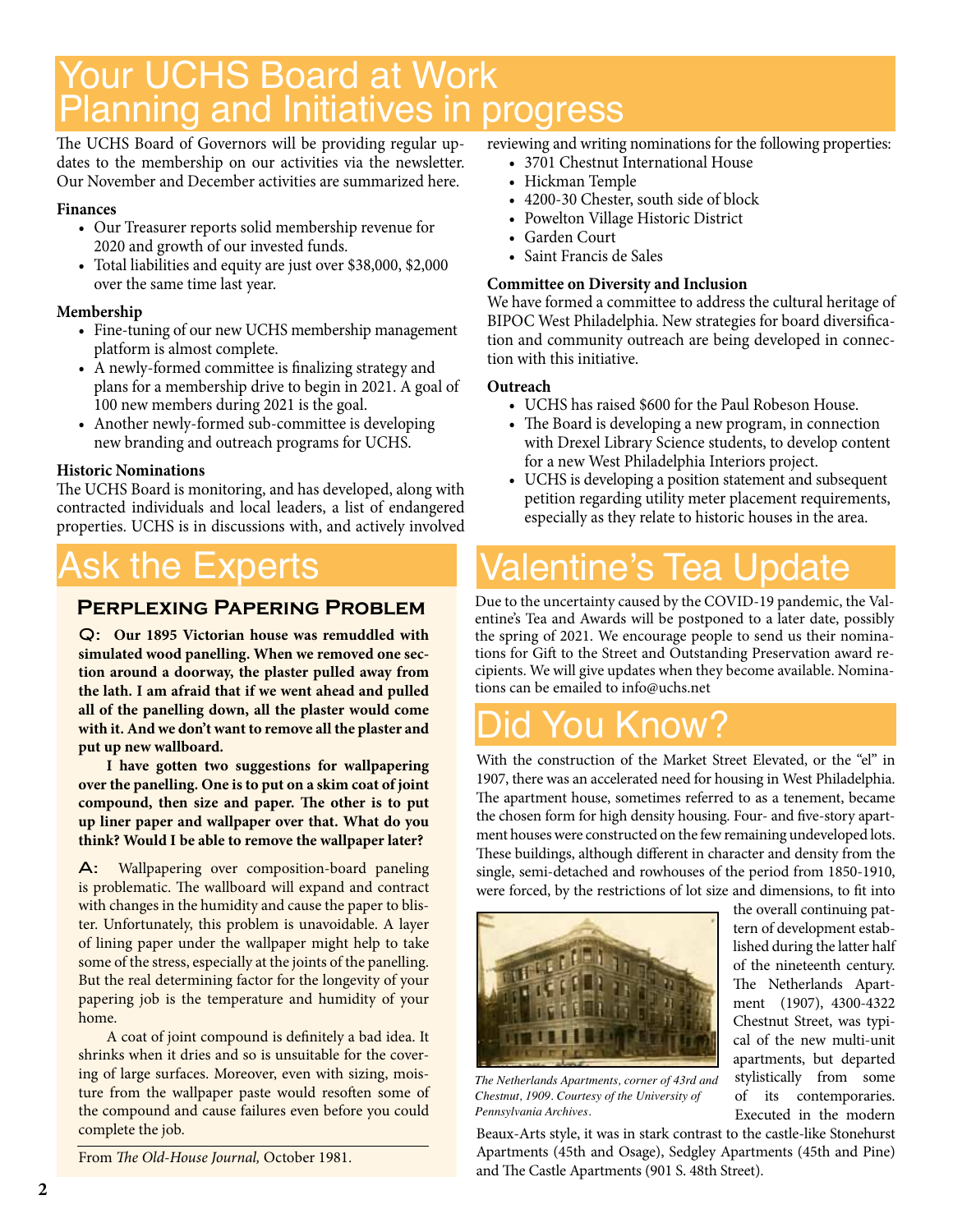# Historically Building Nominations

Many thanks to Board member Kelly Wiles for compiling the following list of historically designated properties in West Philadelphia. We at UCHS are proud to declare that all but one of these properties were sponsored by us. And now onto the list;



**3701-15 Chestnut Street International House** *1970* Designated 12/11/2020, Nominated in partnership with DOCOMO US-Philadelphia



**5848 City Avenue The Chestnuts** *circa 1865-69, 1870-71* Designated 11/13/2020

Nominated by the Keeping Society of Philadelphia and the Overbrook Farms Club



**3412-14 Haverford Avenue** *circa 1850-53* Designated 10/9/2020



**315 and 317 North 33rd Street Marot-McIlvain Residence** *circa 1860* Designated 6/12/2020



**4017-21 Chestnut Street New Tabernacle Baptist Church** *1896-7* (now Christ Community Church of Philadelphia) Designated 1/10/2020



**4501 Spruce Street** *1885* Designated 1/10/2020



**4503-05 Spruce Street** *1885* Designated 1/10/2020



**4507 Spruce Street** *1885* Designated 1/10/2020

It should be noted that these properties on Spruce Street were all designed by architect Wilson Eyre, Jr. (1858-1944).